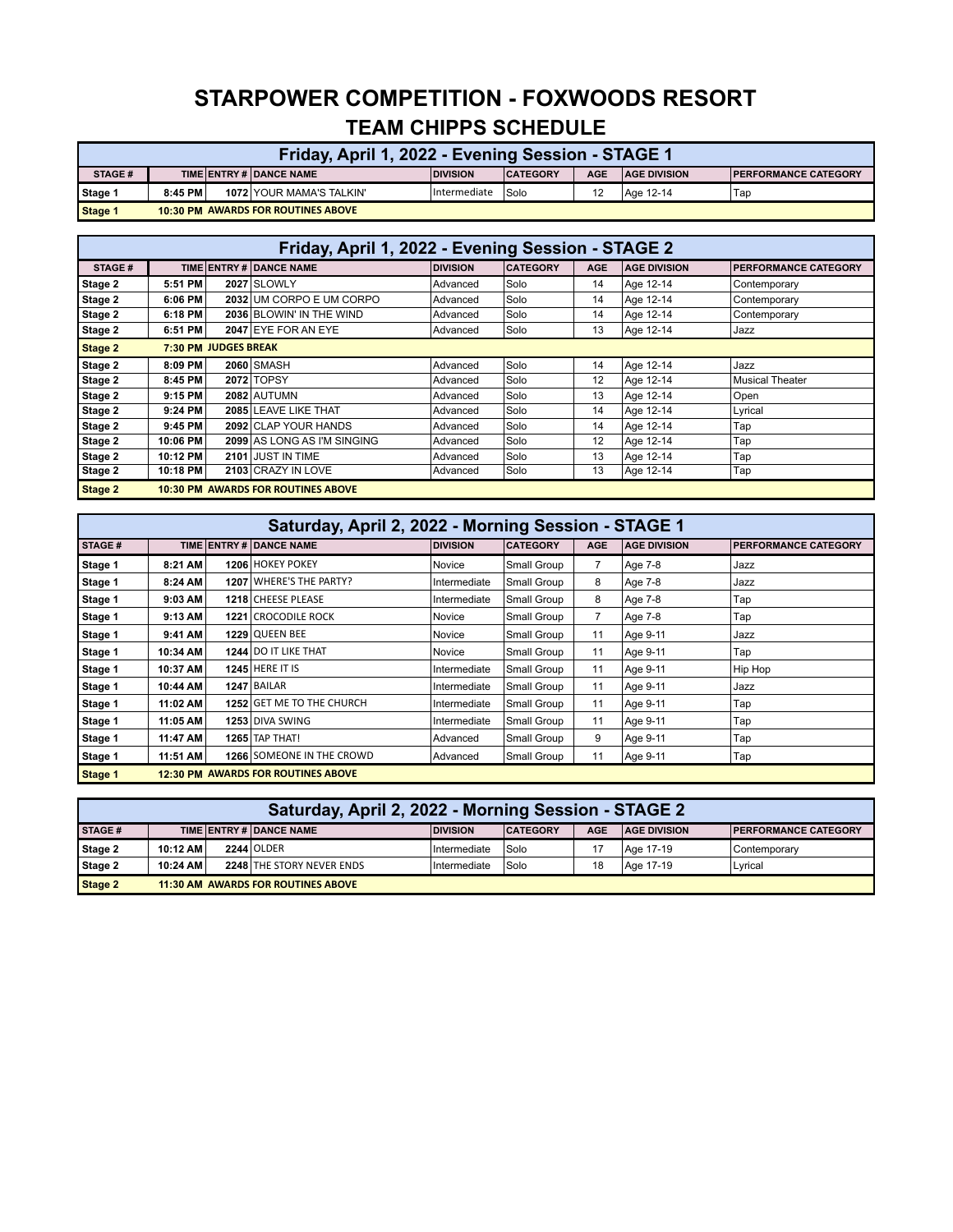| Saturday, April 2, 2022 - Afternoon Session - STAGE 1 |         |  |                                          |                 |                 |            |                     |                             |  |
|-------------------------------------------------------|---------|--|------------------------------------------|-----------------|-----------------|------------|---------------------|-----------------------------|--|
| <b>STAGE#</b>                                         |         |  | TIME ENTRY # DANCE NAME                  | <b>DIVISION</b> | <b>CATEGORY</b> | <b>AGE</b> | <b>AGE DIVISION</b> | <b>PERFORMANCE CATEGORY</b> |  |
| Stage 1                                               | 1:53 PM |  | 1303 BEAT OF MY OWN DRUM                 | Novice          | Line            | 8          | Age 7-8             | Hip Hop                     |  |
| Stage 1                                               | 2:05 PM |  | 1305 LET'S GET LIT                       | Intermediate    | Line            | 11         | Age 9-11            | Hip Hop                     |  |
| Stage 1                                               | 2:11 PM |  | 1306 PARTY ANIMALS                       | Intermediate    | Line            | 9          | Age 9-11            | Hip Hop                     |  |
| Stage 1                                               | 2:39 PM |  | 1312 MAGIC MAN                           | Advanced        | Line            | 10         | Age 9-11            | Tap                         |  |
| Stage 1                                               | 2:51 PM |  | 1314 TEA PARTY                           | Novice          | Large Group     | 8          | Age 7-8             | Tap                         |  |
| Stage 1                                               | 2:59 PM |  | 1316 SHOPPING SPREE                      | Intermediate    | Large Group     | 8          | Age 7-8             | Jazz                        |  |
| Stage 1                                               | 3:08 PM |  | 1318 VICTORY                             | Advanced        | Large Group     | 10         | Age 9-11            | Acro/Gymnastics             |  |
| Stage 1                                               | 3:25 PM |  | 1322 CRUISIN' FOR A BRUISIN'             | Intermediate    | Large Group     | 8          | Age 7-8             | Tap                         |  |
| Stage 1                                               | 3:33 PM |  | 1324 PROFESSORS AND THE ATOM             | Novice          | Large Group     | 9          | Age 9-11            | Tap                         |  |
| Stage 1                                               | 3:38 PM |  | 1325 THAT WALK                           | Intermediate    | Large Group     | 11         | Age 9-11            | Jazz                        |  |
| Stage 1                                               | 3:59 PM |  | 1330 TROOP 52                            | Intermediate    | Large Group     | 10         | Age 9-11            | Tap                         |  |
| Stage 1                                               | 4:03 PM |  | 1331 LITTLE GENIE                        | Intermediate    | Large Group     | 11         | Age 9-11            | Tap                         |  |
| Stage 1                                               | 4:20 PM |  | 1335 PLAYGROUND PALS                     | Novice          | Large Group     | 8          | Age 7-8             | Jazz                        |  |
| Stage 1                                               | 4:35 PM |  | 1338 GROOVE LINE                         | Advanced        | Large Group     | 10         | Age 9-11            | Jazz                        |  |
| Stage 1                                               | 4:39 PM |  | 1339 AYE CARUMBA!                        | Advanced        | Large Group     | 10         | Age 9-11            | Jazz                        |  |
| Stage 1                                               | 5:02 PM |  | 1344 50'S MEDLEY                         | Novice          | Large Group     | 9          | Age 9-11            | Jazz                        |  |
| Stage 1                                               | 5:27 PM |  | 1350 THREE LITTLE BIRDS                  | Advanced        | Large Group     | 10         | Age 9-11            | Contemporary                |  |
| Stage 1                                               | 5:40 PM |  | 1353 SHAKE YOUR GROOVE THING             | Intermediate    | Large Group     | 10         | Age 9-11            | Jazz                        |  |
| Stage 1                                               | 5:49 PM |  | 1355 ALL ABOARD!                         | Advanced        | Large Group     | 10         | Age 9-11            | Tap                         |  |
| Stage 1                                               |         |  | <b>6:15 PM AWARDS FOR ROUTINES ABOVE</b> |                 |                 |            |                     |                             |  |

|               | Saturday, April 2, 2022 - Afternoon Session - STAGE 2 |  |                                          |                 |                 |            |                     |                             |  |  |
|---------------|-------------------------------------------------------|--|------------------------------------------|-----------------|-----------------|------------|---------------------|-----------------------------|--|--|
| <b>STAGE#</b> |                                                       |  | TIME ENTRY # DANCE NAME                  | <b>DIVISION</b> | <b>CATEGORY</b> | <b>AGE</b> | <b>AGE DIVISION</b> | <b>PERFORMANCE CATEGORY</b> |  |  |
| Stage 2       | 12:51 PM                                              |  | <b>2307 MY MIND</b>                      | Advanced        | Solo            | 15         | Age 15-16           | Contemporary                |  |  |
| Stage 2       | 1:36 PM                                               |  | 2322 I'VE GOTTA BE ME                    | Advanced        | Solo            | 16         | Age 15-16           | Contemporary                |  |  |
| Stage 2       | 1:39 PM                                               |  | 2323 LOVE HURTS                          | Advanced        | Solo            | 16         | Age 15-16           | Contemporary                |  |  |
| Stage 2       | $2:00$ PM                                             |  | 2330 RUN CRIED THE CRAWLING              | Advanced        | Solo            | 16         | Age 15-16           | Contemporary                |  |  |
| Stage 2       | 2:21 PM                                               |  | 2337 BLACK CAR                           | Advanced        | Solo            | 15         | Age 15-16           | Jazz                        |  |  |
| Stage 2       | 2:57 PM                                               |  | 2349 SAVE A LITTLE LOVE FOR ME           | Advanced        | Solo            | 16         | Age 15-16           | Jazz                        |  |  |
| Stage 2       | 3:03 PM                                               |  | 2351   GOTCHA                            | Advanced        | Solo            | 16         | Age 15-16           | Jazz                        |  |  |
| Stage 2       | 3:06 PM                                               |  | 2352 ON YOUR OWN                         | Advanced        | Solo            | 15         | Age 15-16           | Lyrical                     |  |  |
| Stage 2       | 3:57 PM                                               |  | 2369 SAME TO YOU                         | Advanced        | Solo            | 15         | Age 15-16           | Tap                         |  |  |
| Stage 2       | 4:09 PM                                               |  | 2373 HAVIN' A GOOD TIME                  | Advanced        | Solo            | 15         | Age 15-16           | Tap                         |  |  |
| Stage 2       | 4:21 PM                                               |  | 2377 HUMAN NATURE                        | Advanced        | Solo            | 16         | Age 15-16           | Tap                         |  |  |
| Stage 2       | 4:24 PM                                               |  | 2378 SWITCH IT UP                        | Advanced        | Solo            | 16         | Age 15-16           | Tap                         |  |  |
| Stage 2       | 4:27 PM                                               |  | 2379 THAT'S ENTERTAINMENT                | Advanced        | Solo            | 16         | Age 15-16           | Tap                         |  |  |
| Stage 2       |                                                       |  | <b>4:45 PM AWARDS FOR ROUTINES ABOVE</b> |                 |                 |            |                     |                             |  |  |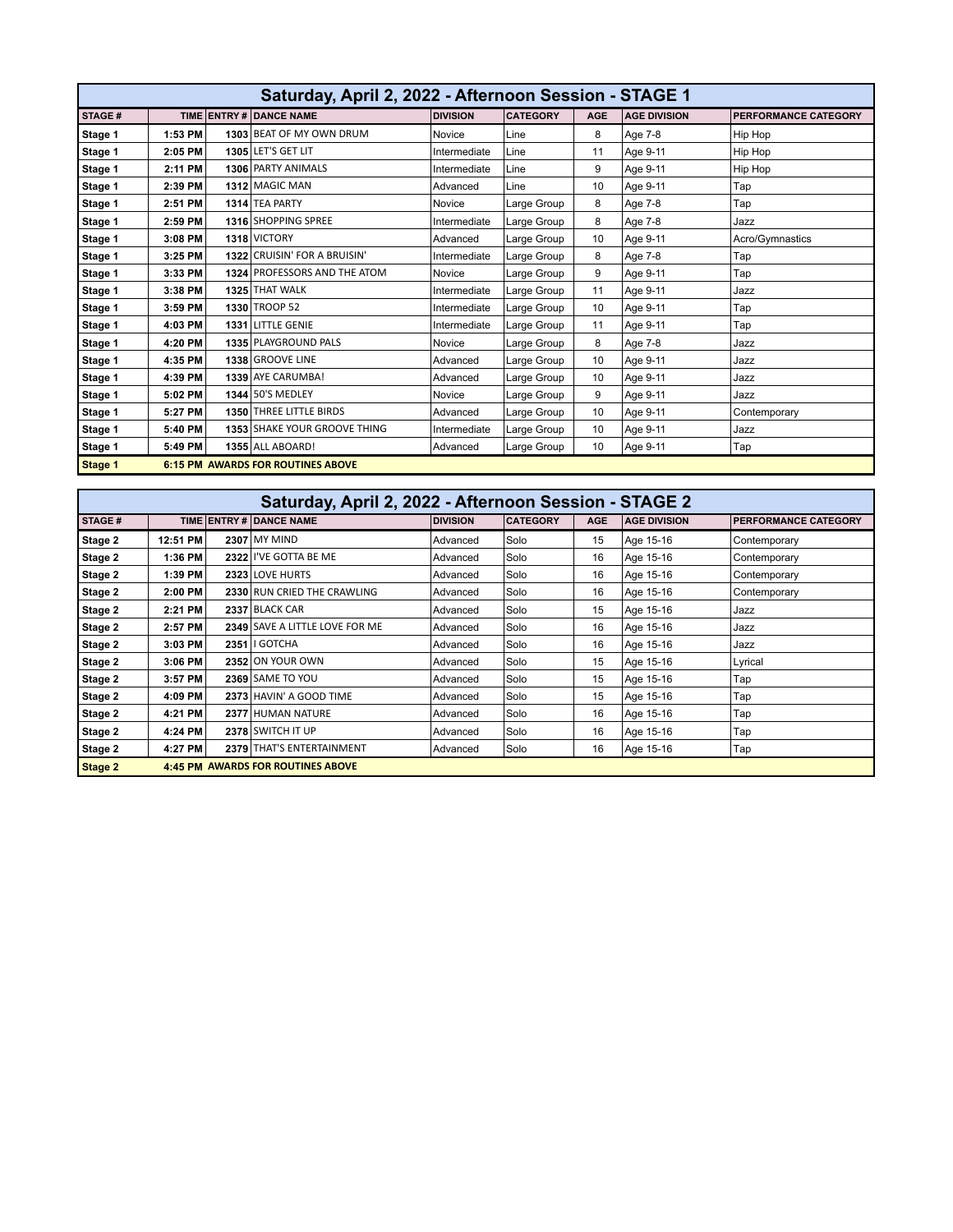| Saturday, April 2, 2022 - Evening Session - STAGE 1  |                                                                                                                                   |  |                              |          |             |    |           |                  |  |
|------------------------------------------------------|-----------------------------------------------------------------------------------------------------------------------------------|--|------------------------------|----------|-------------|----|-----------|------------------|--|
| STAGE #                                              | TIME ENTRY # DANCE NAME<br><b>CATEGORY</b><br><b>AGE</b><br><b>AGE DIVISION</b><br><b>DIVISION</b><br><b>PERFORMANCE CATEGORY</b> |  |                              |          |             |    |           |                  |  |
| Stage 1                                              | 7:39 PM                                                                                                                           |  | 1407 MIRACLE                 | Advanced | Small Group | 13 | Age 12-14 | Lyrical          |  |
| Stage 1                                              | $8:07$ PM                                                                                                                         |  | <b>1415 BUSINESS OF LOVE</b> | Advanced | Small Group | 12 | Age 12-14 | Jazz             |  |
| Stage 1                                              | 8:31 PM                                                                                                                           |  | <b>1422 SING!</b>            | Advanced | Small Group | 13 | Age 12-14 | Tap <sup>'</sup> |  |
| Stage 1                                              | 1446 ARE YOU GONNA BE MY GIRL?<br>9:48 PM<br>Duet/Trio<br>13<br>Advanced<br>Age 12-14<br>Tap                                      |  |                              |          |             |    |           |                  |  |
| Stage 1<br><b>10:30 PM AWARDS FOR ROUTINES ABOVE</b> |                                                                                                                                   |  |                              |          |             |    |           |                  |  |

|                | Saturday, April 2, 2022 - Evening Session - STAGE 2 |  |                                           |                 |                 |            |                     |                             |  |  |
|----------------|-----------------------------------------------------|--|-------------------------------------------|-----------------|-----------------|------------|---------------------|-----------------------------|--|--|
| <b>STAGE#</b>  |                                                     |  | TIME ENTRY # DANCE NAME                   | <b>DIVISION</b> | <b>CATEGORY</b> | <b>AGE</b> | <b>AGE DIVISION</b> | <b>PERFORMANCE CATEGORY</b> |  |  |
| Stage 2        | 6:42 PM                                             |  | <b>2424 PROUD</b>                         | Advanced        | Solo            | 18         | Age 17-19           | Contemporary                |  |  |
| Stage 2        | 7:18 PM                                             |  | 2436 MY PREROGATIVE                       | Advanced        | Solo            | 17         | Age 17-19           | Jazz                        |  |  |
| Stage 2        | 7:54 PM                                             |  | 2448 TOO DARN HOT                         | Advanced        | Solo            | 18         | Age 17-19           | Tap                         |  |  |
| Stage 2        | 7:57 PM                                             |  | 2449 FLY LIKE AN EAGLE                    | Advanced        | Solo            | 18         | Age 17-19           | Tap                         |  |  |
| Stage 2        | 8:06 PM                                             |  | 2452 HIT THE CEILING                      | Advanced        | Solo            | 17         | Age 17-19           | Тар                         |  |  |
| Stage 2        | 8:09 PM                                             |  | 2453 QUESTION OF YOU                      | Advanced        | Solo            | 17         | Age 17-19           | Тар                         |  |  |
| Stage 2        | 8:15 PM                                             |  | 2455 DANCE WITH ME                        | Advanced        | Solo            | 17         | Age 17-19           | Тар                         |  |  |
| Stage 2        | 8:33 PM                                             |  | 2461 WE SEE IT                            | Advanced        | Duet/Trio       | 16         | Age 15-16           | Contemporary                |  |  |
| Stage 2        | 8:51 PM                                             |  | 2467 YOU MEAN THE WORLD TO ME             | Advanced        | Solo            | 17         | Age 17-19           | Lyrical                     |  |  |
| Stage 2        | 9:18 PM                                             |  | 2476 THIS IS ON ME                        | Advanced        | Duet/Trio       | 17         | Age 17-19           | Contemporary                |  |  |
| Stage 2        | 9:33 PM                                             |  | 2481 MYSTIQUE                             | Advanced        | Duet/Trio       | 15         | Age 15-16           | Тар                         |  |  |
| Stage 2        | 10:00 PM                                            |  | 2490 THE WAY YOU MAKE ME FEEL             | Advanced        | Duet/Trio       | 16         | Age 15-16           | Тар                         |  |  |
| <b>Stage 2</b> |                                                     |  | <b>10:30 PM AWARDS FOR ROUTINES ABOVE</b> |                 |                 |            |                     |                             |  |  |

|         | Sunday, April 3, 2022 - Morning Session - STAGE 1 |  |                                           |                 |                 |            |                     |                             |  |  |
|---------|---------------------------------------------------|--|-------------------------------------------|-----------------|-----------------|------------|---------------------|-----------------------------|--|--|
| STAGE#  |                                                   |  | TIME ENTRY # DANCE NAME                   | <b>DIVISION</b> | <b>CATEGORY</b> | <b>AGE</b> | <b>AGE DIVISION</b> | <b>PERFORMANCE CATEGORY</b> |  |  |
| Stage 1 | 8:14 AM                                           |  | 1504 SEVEN NATION ARMY                    | Intermediate    | Small Group     | 14         | Age 12-14           | Jazz                        |  |  |
| Stage 1 | 8:35 AM                                           |  | <b>1510 LOLA</b>                          | Intermediate    | Small Group     | 15         | Age 15-16           | Jazz                        |  |  |
| Stage 1 | 8:38 AM                                           |  | 1511 PUMP UP THE JAM                      | Intermediate    | Small Group     | 14         | Age 12-14           | Tap                         |  |  |
| Stage 1 | 8:42 AM                                           |  | 1512 CINEMA ITALIANO                      | Intermediate    | Small Group     | 16         | Age 15-16           | Jazz                        |  |  |
| Stage 1 | 8:45 AM                                           |  | 1513 WHAT IS JAZZ?                        | Intermediate    | Large Group     | 13         | Age 12-14           | , Tap                       |  |  |
| Stage 1 | 8:57 AM                                           |  | 1516 GET DOWN                             | Intermediate    | Small Group     | 15         | Age 15-16           | Tap                         |  |  |
| Stage 1 | 9:15 AM                                           |  | 1521 IT DON'T MATTA                       | Intermediate    | Small Group     | 16         | Age 15-16           | Tap                         |  |  |
| Stage 1 | 9:18 AM                                           |  | 1522 TAKE CARE                            | Intermediate    | Small Group     | 16         | Age 15-16           | Lyrical                     |  |  |
| Stage 1 | 9:54 AM                                           |  | 1531 NIGHTMARES                           | Intermediate    | Large Group     | 15         | Age 15-16           | Jazz                        |  |  |
| Stage 1 | 10:07 AM                                          |  | 1534 NEWSIES                              | Intermediate    | Large Group     | 13         | Age 12-14           | Jazz                        |  |  |
| Stage 1 | 10:24 AM                                          |  | 1538 TURN IT UP                           | Intermediate    | Large Group     | 15         | Age 15-16           | Tap                         |  |  |
| Stage 1 | 10:32 AM                                          |  | 1540 PEP RALLY                            | Intermediate    | Large Group     | 12         | Age 12-14           | Hip Hop                     |  |  |
| Stage 1 | 10:49 AM                                          |  | 1544 MISDEMEANOR                          | Intermediate    | Line            | 13         | Age 12-14           | Hip Hop                     |  |  |
| Stage 1 | 11:07 AM                                          |  | 1547 DANCING' FOOLS                       | Intermediate    | Line            | 10         | Age 12-14           | Tap                         |  |  |
| Stage 1 | 11:22 AM                                          |  | 1550 HEADS WILL ROLL                      | Intermediate    | Line            | 14         | Age 12-14           | Tap                         |  |  |
| Stage 1 |                                                   |  | <b>12:00 PM AWARDS FOR ROUTINES ABOVE</b> |                 |                 |            |                     |                             |  |  |

| Sunday, April 3, 2022 - Afternoon Session - STAGE 1 |         |  |                                          |                 |                 |            |                     |                      |  |
|-----------------------------------------------------|---------|--|------------------------------------------|-----------------|-----------------|------------|---------------------|----------------------|--|
| STAGE#                                              |         |  | TIME ENTRY # DANCE NAME                  | <b>DIVISION</b> | <b>CATEGORY</b> | <b>AGE</b> | <b>AGE DIVISION</b> | PERFORMANCE CATEGORY |  |
| Stage 1                                             | 1:17 PM |  | 1602 WONDER                              | Advanced        | Line            | 12         | Age 12-14           | Jazz                 |  |
| Stage 1                                             | 1:31 PM |  | <b>1605 HUMAN</b>                        | Advanced        | Line            | 16         | Age 15-16           | Open                 |  |
| Stage 1                                             | 2:09 PM |  | 1612 ON YOUR FEET                        | Advanced        | Line            | 13         | Age 12-14           | Open                 |  |
| Stage 1                                             | 2:46 PM |  | 1618 USHER                               | Advanced        | Line            | 15         | Age 15-16           | Hip Hop              |  |
| Stage 1                                             | 2:52 PM |  | 1619 HARD KNOCK LIFE                     | Advanced        | Line            | 12         | Age 12-14           | Tap                  |  |
| Stage 1                                             | 3:17 PM |  | 1624 KALEIDOSCOPE                        | Advanced        | Line            | 16         | Age 15-16           | Tap                  |  |
| Stage 1                                             | 3:31 PM |  | 1627 SNOWING                             | Advanced        | Large Group     | 13         | Age 12-14           | Contemporary         |  |
| Stage 1                                             | 4:03 PM |  | 1634 FREAK SHOW                          | Advanced        | Large Group     | 13         | Age 12-14           | Jazz                 |  |
| Stage 1                                             | 4:07 PM |  | 1635 ONE REASON                          | Advanced        | Large Group     | 14         | Age 12-14           | Jazz                 |  |
| Stage 1                                             | 4:30 PM |  | 1640 PICKIN' UP THE PIECES               | Advanced        | Large Group     | 12         | Age 12-14           | Tap                  |  |
| Stage 1                                             | 4:34 PM |  | 1641 LAST DANCE                          | Advanced        | Large Group     | 14         | Age 12-14           | Ballet               |  |
| Stage 1                                             | 4:47 PM |  | 1644 SIGN OF THE TIMES                   | Advanced        | Large Group     | 16         | Age 15-16           | Lyrical              |  |
| Stage 1                                             | 5:17 PM |  | <b>1651 BOTTOM OF THE RIVER</b>          | Advanced        | Large Group     | 13         | Age 12-14           | Tap                  |  |
| Stage 1                                             | 5:21 PM |  | 1652 BALANCED                            | Advanced        | Large Group     | 16         | Age 15-16           | Contemporary         |  |
| Stage 1                                             | 5:46 PM |  | 1658 TURN TO STONE                       | Advanced        | Large Group     | 14         | Age 12-14           | Acro/Gymnastics      |  |
| Stage 1                                             | 6:12 PM |  | <b>1664 MAKE ME MOVE</b>                 | Advanced        | Large Group     | 15         | Age 15-16           | Tap                  |  |
| Stage 1                                             | 6:20 PM |  | 1666 COME TOGETHER                       | Advanced        | Large Group     | 16         | Age 15-16           | Tap                  |  |
| Stage 1                                             |         |  | <b>6:30 PM AWARDS FOR ROUTINES ABOVE</b> |                 |                 |            |                     |                      |  |